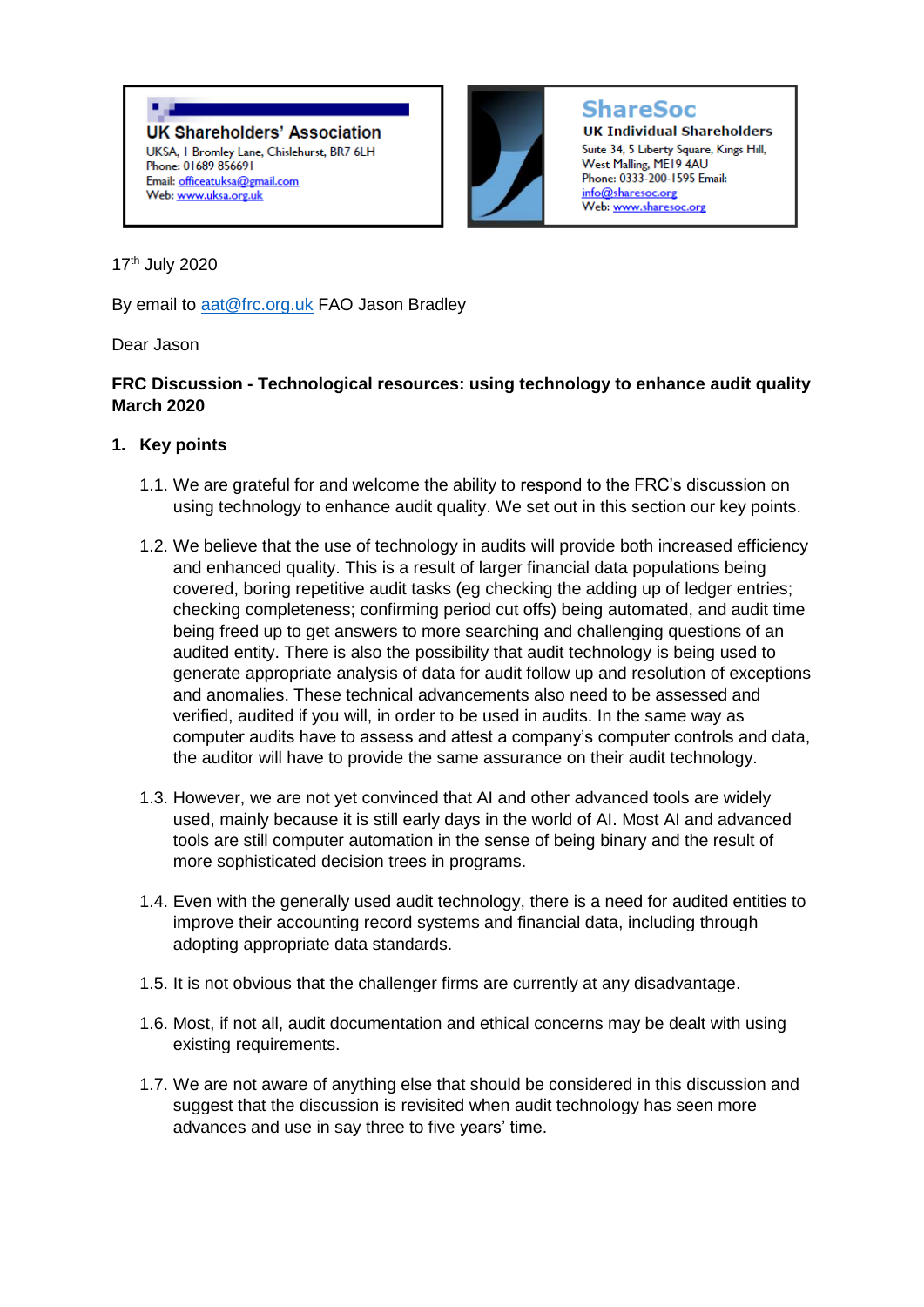## **2. Introduction**

- 2.1. UKSA and ShareSoc represent the interests of private shareholders. In addition to our own members, there are 5 million people who own shares and have investment accounts with platforms in the UK. The Office for National Statistics estimates that individual investors own 13.5% of the UK stock market by value at the end of 2018. In addition to this there are many more who have money invested in shares via funds, pensions and savings products such as employee share ownership schemes.
- 2.2. As representatives of the interests of private shareholders, we will not have the detailed insight that auditors have into the use of technology in audits. However, as users of audits and companies' annual reports, we do have views on the use of technology in the annual reporting process and we have tried to present these in the key points section above and in the answers to your discussion questions below.

### **3. Technological innovation and audit quality**

- **3.1. Question 1: Do you agree that the increasing use of technological resources, including AI and other advanced tools, enhances the quality of audits, beyond the benefits derived from efficiency gains. If so, what are the indicators of enhanced quality?**
	- 3.1.1. Yes, we agree that the increasing use of technological resources enhances the quality of audits. Automation enquiry techniques will allow audits to cover larger or complete financial data populations compared to say manual substantive audit testing sampling techniques. They may also provide analysis of those populations including exceptions or material anomalies for further investigation.
	- 3.1.2. It is too early to tell whether AI and other advanced tools, whatever advanced tools may mean, enhance the quality of audits. In so far as our knowledge and experience suggest, the computer automation and analysis techniques used in audit are just that even though they may be described as AI or other advanced tools. Proper AI, where machines can think for themselves without human intervention, or artificial general intelligence, is we believe some way off. If you are aware they are being used, we imagine they will be hampered by the quality of the technology of the entities being audited.
	- 3.1.3. If our assessment is reasonably accurate, the audit quality indicators ("AQIs") will be those that demonstrate the completeness and accuracy of the financial data populations being audited, the number of exceptions or anomalies produced by the automatic analyses, the resolution of these exceptions or anomalies and the level of confidence in the financial data that these processes provide.

### **3.2. Question 2: Do you believe that challenger firms are currently at a disadvantage in the use of new technology? If so, what remedies would you suggest?**

3.2.1. No. Following the logic of our answers to Question 1, the level of automation used in audits, that is enhancing audit quality, should be accessible to challenger firms. We understand that Grant Thornton have invested significantly in their audit automation.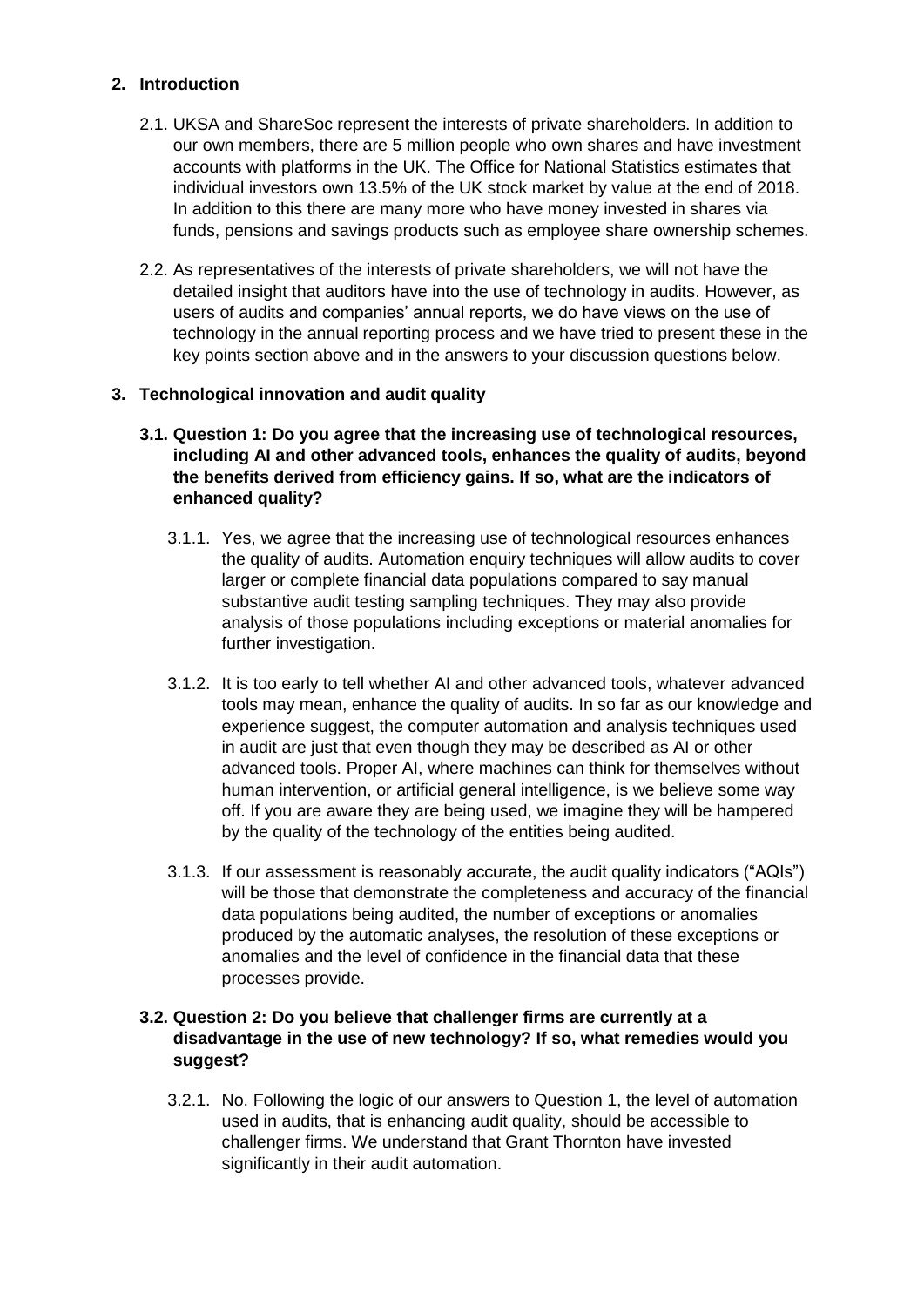- 3.2.2. However, we recognise that the larger firms will have more resources, in terms of both money and people (and therefore possibly time), to develop technological resources, especially AI and other advanced tools. However, we do not believe AI and other advanced tools are prevalent yet in audits. Therefore, challenger firms appear to be at a disadvantage in developing AI and other advanced tools. The audit regulator will need to keep a close watch on developments and any risk of one firm starting to acquire a near monopoly due to technical superiority.
- 3.2.3. Until it is obvious that challenger firms are at a technological disadvantage, there should be no need for remedies. When it is obvious, the audit regulator should look to making the advanced technology fairly available to challenger firms.

### **3.3. Question 3: Other than investment, what do you believe are the key challenges auditors face in the increasing utilisation of automated tools and techniques within the audit process? Again, what remedies would you suggest to overcome these challenges?**

- 3.3.1. The key challenge will be whether the systems and data of audited entities are compatible with the audit technology used by the auditors.
- 3.3.2. The obvious remedy will be having appropriate data standards as intimated in paras 19 and 20 of your discussion document (see Question 9 below at 5.1).

### **3.4. Question 4: Does the current assurance model or the auditing standards represent an obstacle to technological innovation? If yes, then what specific standards, objectives, requirements or guidance cause practitioners particular difficulties?**

- 3.4.1. We do not know enough detail about the current assurance model or the auditing standards, as not audit practitioners, to know if they represent an obstacle to technological innovation. Our perception is that they should not be as the automation in general use in audits and still being developed enhances the previously manual processes envisaged by the model and audit standards. In any case, if auditing standards have been developed on a principles basis, they should be capable of being applied to both manual and technology situations and therefore should never be an obstacle to technological innovation. This appears to be the case so far.
- 3.4.2. It is for practitioners to answer the second part of the question. Where you may find more insight into any obstacles to technological innovation as a result of this consultation, we would be happy to provide feedback on any practitioner suggested required amendments to specific standards, objectives, requirements or guidance to reduce or remove any obstacles.

### **3.5. Question 5: Do you believe the current level of training given to auditors – both trainees and experienced staff – is sufficient to allow them to understand and deploy the technological resources being made available?**

3.5.1. If the technological resources available remain binary and subject to binary decision tree processes, we believe the level of training is sufficient. We understand that trainees and qualified staff are required to pass the chartered accountancy qualification, and this includes reasonably up to date training and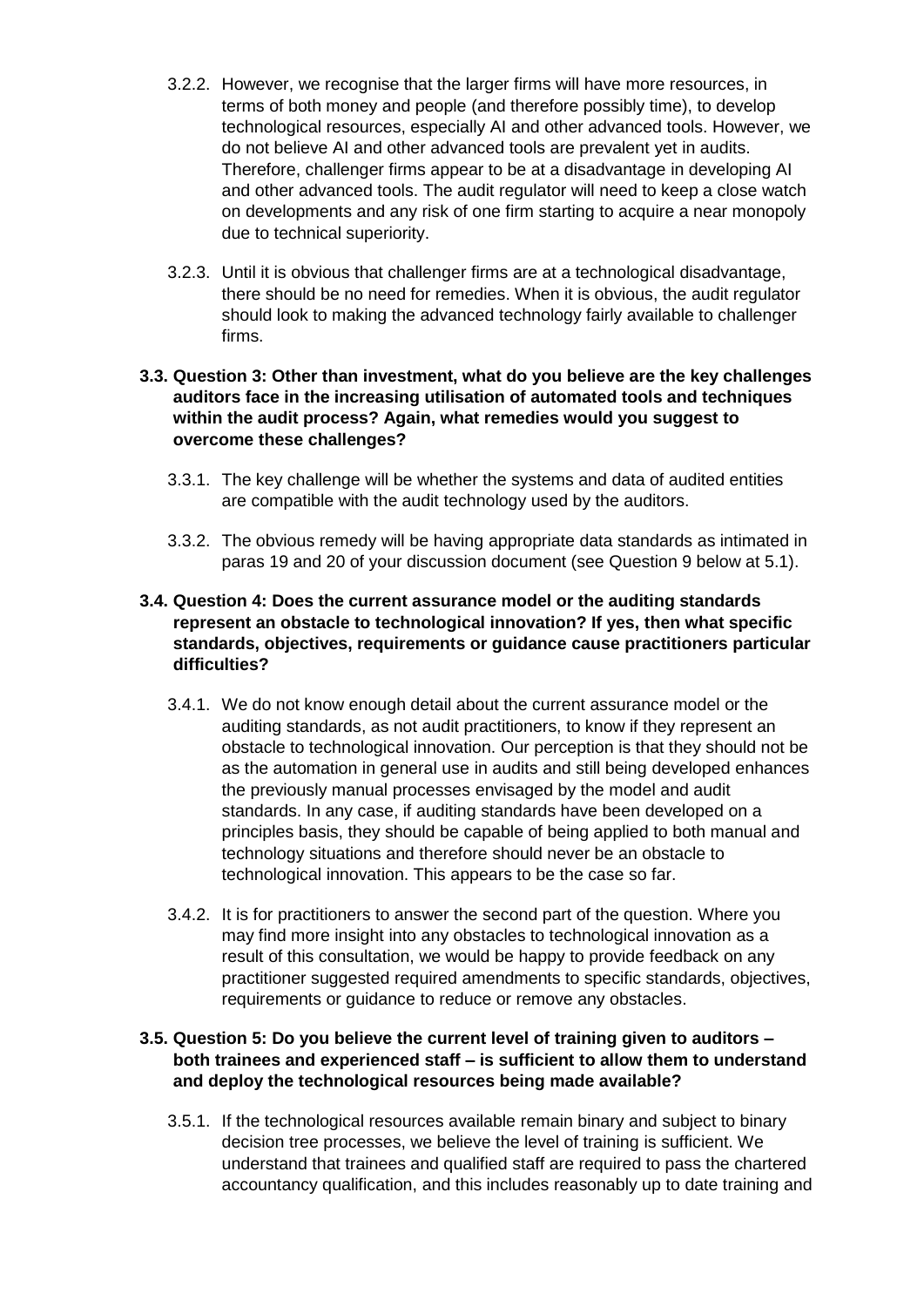exams in technology and computers. Also, computer auditors, specialists in auditing auditee computers, will have the required training for both computer audits and assessing and assuring audit technology.

3.5.2. However, we recognise that auditors spend many years training to understand accounts and audit methods and their technological training may be superficial. This should be mitigated by computer auditors. Technology is more complex than accounting but presented in way that makes it easy to use. We must not confuse usability with simplicity. The easier a tool is to use, the greater the complexity of the underlying technology. Therefore, where technology is involved, auditors should take nothing for granted.

### **4. Artificial Intelligence, Machine Learning and Natural Language Processing**

- **4.1. Question 6: What firm-wide controls do you believe are appropriate to ensure that new technology is deployed appropriately and consistently with the requirements of the auditing standards, and provides high quality assurance which the firm can assure and replicate more widely?**
	- 4.1.1. The appropriate firm wide controls are the same as those used in any business, whose processes and data are computerised. Firm wide controls will also need sufficient controls to ensure audits retain, keep accessible and safe technology based audit evidence.

### **4.2. Question 7: Are you aware of the use of new technologies in analysing and interpreting information provided by auditors – including, for example, auditor's reports? If yes, then do you foresee implications for the form and content of auditor's reports?**

4.2.1. We are aware that new technologies could be used in analysing and interpreting information provided by auditors. However, we are not sufficiently knowledgeable of these technologies to comment on the implications for the form and content of auditor's reports.

### **4.3. Question 8: What do you see as being the main ethical implications arising from the greater use of technology and analytics in an audit?**

4.3.1. The main ethical implications will be the level of confidence that auditors may have in the completeness, accuracy and integrity of their technology used in audits and how they may demonstrate this to third parties such as the regulator's reviews of their audits, audit committees and eventually the shareholders in companies they report to. This should be mitigated by clear documentation on audit files of how the technology works, on what IT controls there are to ensure confidence in its completeness, accuracy and integrity and of the results of using the technology.

#### **5. Data Standards and Extraction issues**

### **5.1. Question 9: Do you believe there is value in the UK having consistent data standards to support high quality audit, similar to that developed in the US?**

5.1.1. With reference to our answer at 3.1.2 and your Question 3 at 3.3, we believe it is essential in the UK having consistent data standards to support high quality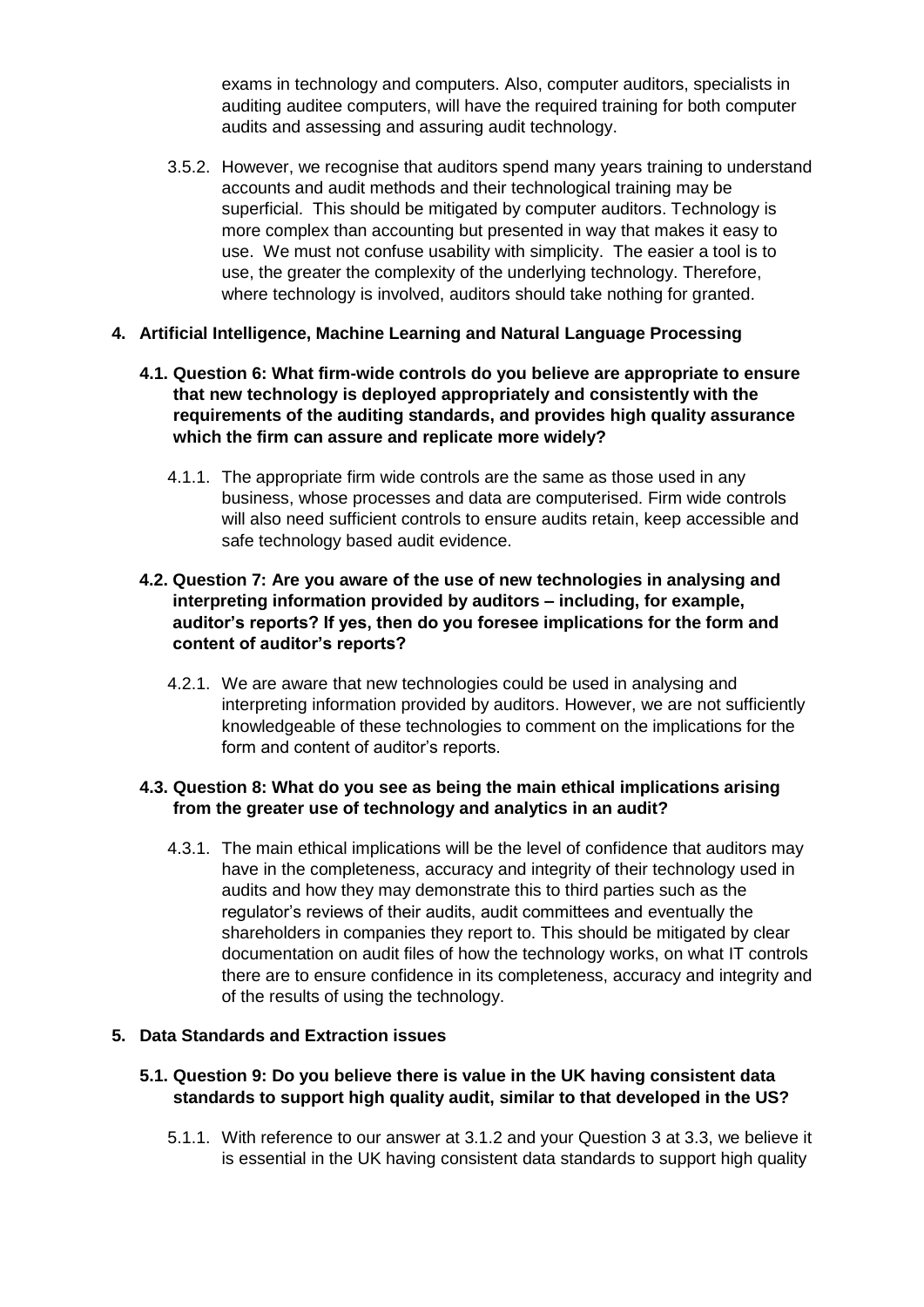audit. Auditors ability to use audit technology will depend on audited entities being able to provide access to data that meets those standards.

## **5.2. Question 10: Do you agree that threats to auditor independence may arise through the provision of wider business insights (not as part of the audit itself) drawn from the interrogation company data? If so, what measures would mitigate this risk from crystallising?**

- 5.2.1. Yes, we agree. However, this threat would be the same as the provision of wider business insights from any aspect of an audit and there should be enough auditor independence requirements that mitigate against such threats, whether the interrogation of company data is through technology or manually.
- 5.2.2. With the spotlight on auditor independence and the unacceptability, in terms of the public interest, in relation to cross selling from audits, it is hard to imagine this risk crystallising. We imagine that the laws and terms of engagement around professional confidentiality of audit information should also mitigate against this risk.
- 5.2.3. Auditors' reputations would be seriously damaged if shareholders or any other interested party discovered that wider business insights derived from audits compromised any auditors' independence.

## **6. Audit documentation**

### **6.1. Question 11: Do you agree that audit documentation can be more challenging when an audit has been conducted with automated tools and techniques? If so, please identify specific areas where is a problem.**

6.1.1. Unless we are missing something, we do not agree. Similar issues will arise for business technology and trying to understand and assess the integrity of that technology and the IT and/or other controls in place to try and ensure that integrity. Auditors should be able to produce required audit documentation on the technology, like any other documentation around technology. If there are problems, they should not use the technology until they can produce the documentation.

#### **7. Data analytic exceptions**

### **7.1. Question 12: Have you encountered challenges in dealing with the volume of 'exceptions' arising from the use of more complex or comprehensive data analytic procedures?**

- 7.1.1. We cannot answer this question as it appears to be for auditors using more complex or comprehensive data analytic procedures.
- 7.1.2. However, as shareholders in audited entities, we would expect any volume of exceptions to be followed up appropriately to allow auditors to be confident in their audit opinions. If this is a challenge, we would expect the auditor to be allowed the resources for the appropriate follow up and to charge accordingly within reason.